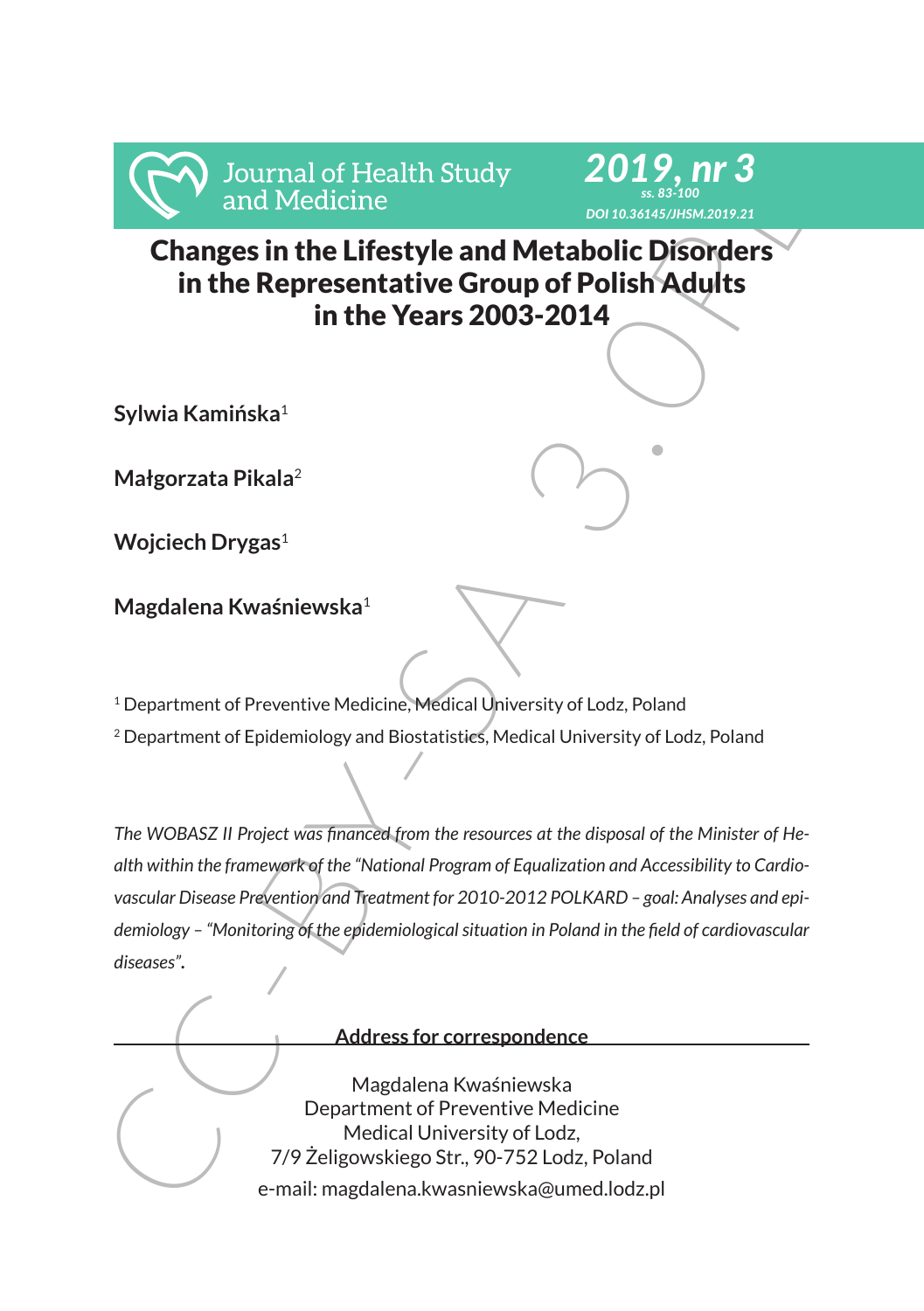# *Abstract*

*Introduction: Monitoring temporal changes in the prevalence of most important behaviours and clinical characteristics seems crucial for creating effective health promotion interventions.*

*Aim: The main purpose of this analysis was to estimate ten-years changes in the lifestyle characteristics and metabolic components in a representative sample of Polish adults.*

*Material and methods: A sample of 2381 (1099 men) participants of the WOBASZ and WOBASZ II Projects aged ≥20 years old was analysed in the context of 10-year changes (2003-2014) in lifestyle and metabolic characteristics. Smoking and physical activity were analysed by interview. Anthropometric data, blood pressure, serum concentration of glucose and lipids were analysed by standard methods. Metabolic syndrome (MetS) was diagnosed using the International Diabetes Federation definition.* 

**Introduction:** Monitoring temporal changes in the prevalence of most impor-<br>
tant behaviours and clinical characteristics seems crucial for cyealing effective<br>
health promotion interventions.<br> **Aim:** The main purpose of *Results: The percentage of adult smokers declined substantially both in men and women in the studied period. The analysis of leisure-time physical activity level revealed that the prevalence of participants being active on most days of week decreased in both genders in the years 2003-2014. The percentage of women with waist circumference above 80 cm changed from 59.2 to 67.5 % (p<0.01). In men, waist circumference above 94 cm increased from 46.8 to 54.3% in 10-year observation (p<0.05). Of other metabolic characteristics, significant changes were observed in both genders, especially in glucose concentration (p<0.001). Moreover the percentage of persons with elevated blood pressure increased, especially in women (p<0.001) (Table 3). The prevalence of MetS also increased importantly, in women from 23.7 to 28.9% between the surveys (p<0.01) while in men from 31.4 to 37.8% (p<0.05).*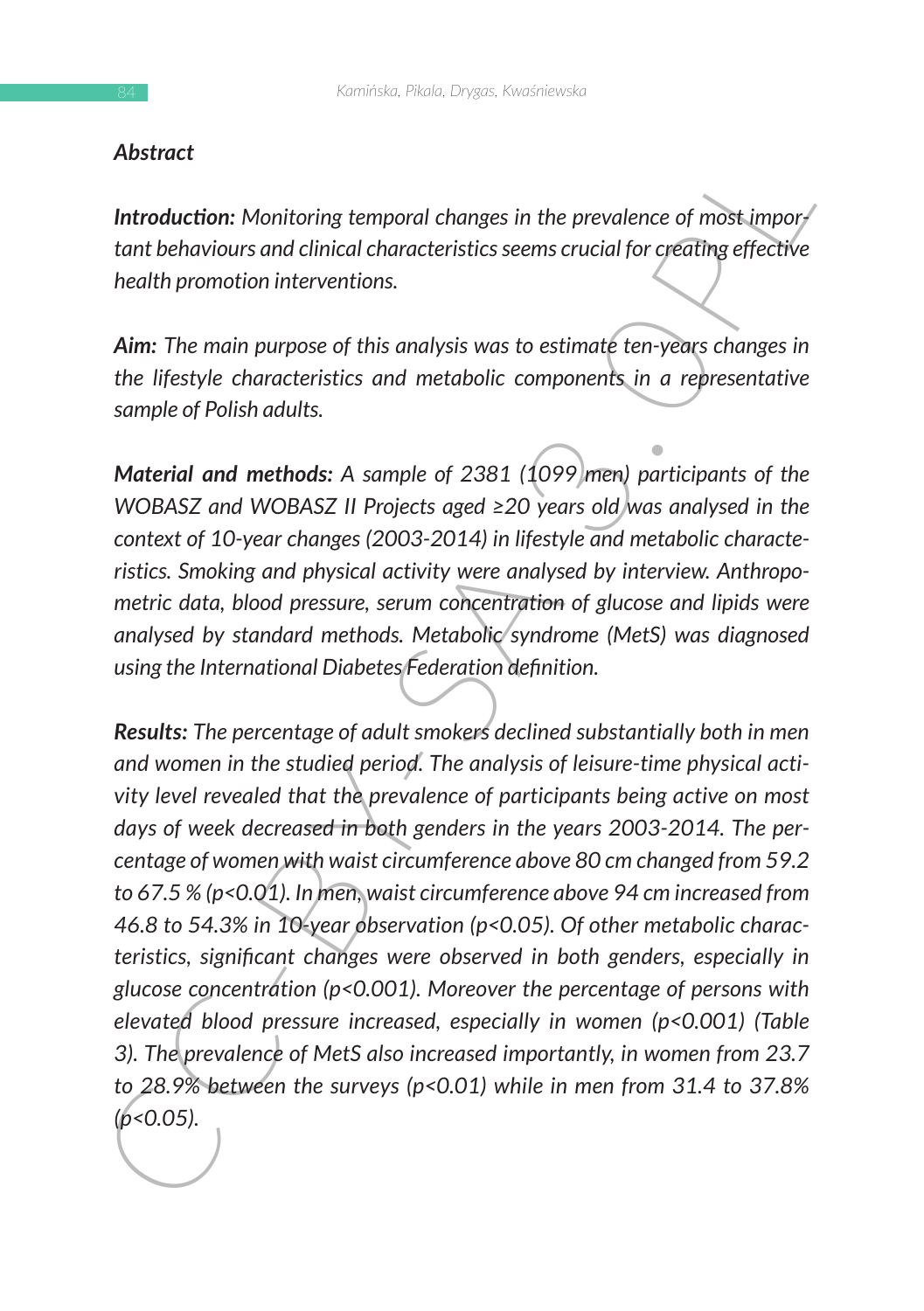Sened in recent years in Poland. As premature mortality in Poland is still high,<br>caused mainly by cardiovascular diseases, it seems crucial to elaborate novel<br>strategies focused on the prevention of metabolic syndrome.<br>Key *Conclusion: Most of analyzed behaviors and clinical characteristics have worsened in recent years in Poland. As premature mortality in Poland is still high, caused mainly by cardiovascular diseases, it seems crucial to elaborate novel strategies focused on the prevention of metabolic syndrome.*

*Key words: lifestyle, physical activity, metabolic syndrome*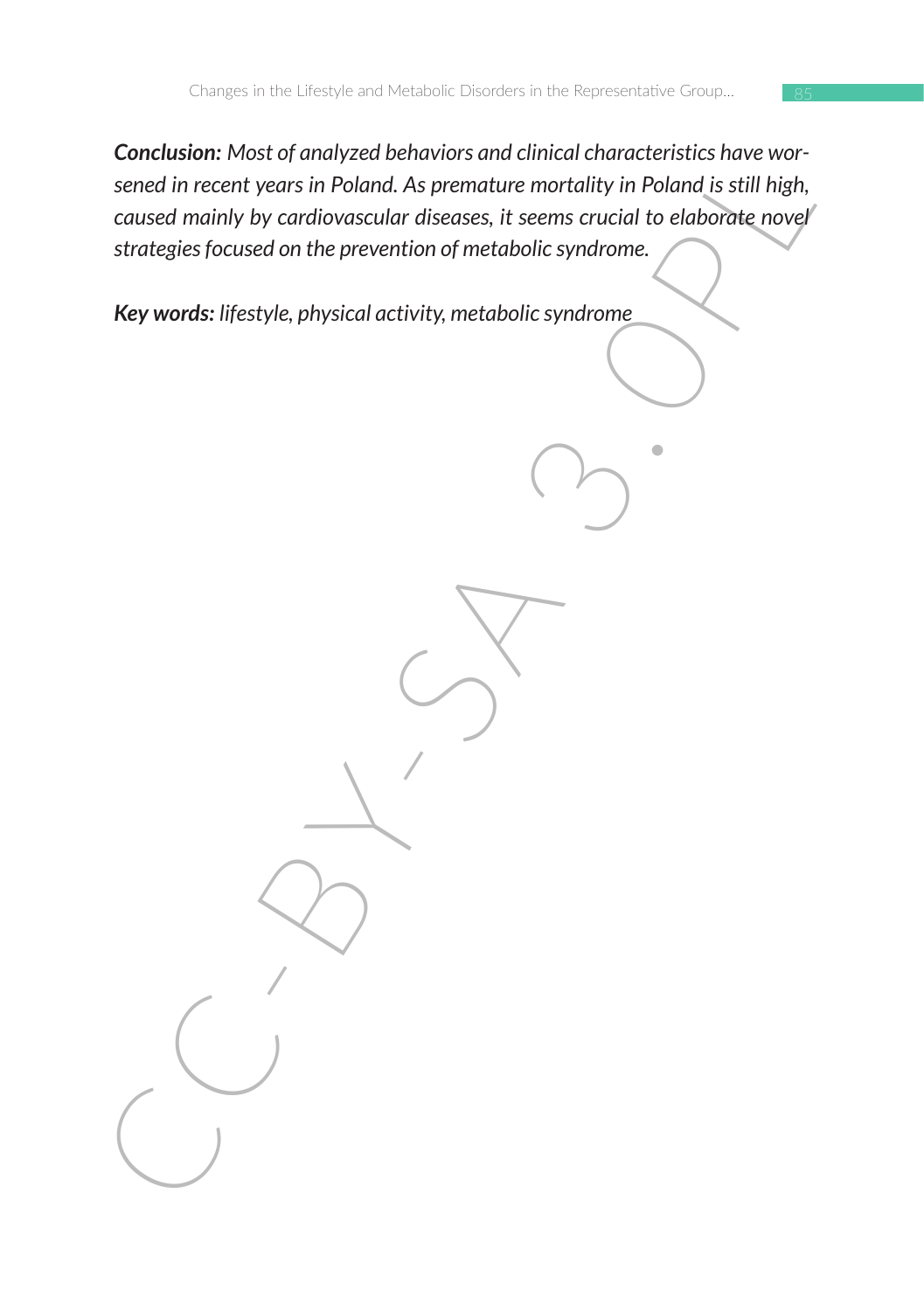### **Introduction**

Unhealthy behaviours, mainly sedentary lifestyle and tobacco smoking, ale responsible for the epidemic prevalence and mortality of chronic noncommunicable diseases [1-4]. On the other hand, there is increasing body of evidence that a healthy lifestyle can have positive effects on the cardiovascular and metabolic status, all-cause mortality as well as work ability and quality of life [6-10].

Introduction<br>
Unhealthy behaviours, mainly sedentary lifestyle and tobacco smoking<br>
ale responsible for the epidemic prevalence and mortality of chronic<br>
noncommuniciable diseases [1-4]. On the other hand, these is increas Metabolic syndrome (MetS) is a patophysiological cluster of risk factors predisposing to increased risk of mortality due noncommunicable diseases [11]. Many different definitions have been used, but generally a combination of three or more components should be verified: central obesity, elevated triglycerides, low HDL – cholesterol, elevated blood presssure and high fasting blood glucose.According to the findings of Hu et al. persons with the MetS have an increased risk of death from all causes as well as cardiovascular diseases [12]. Healthy lifestyle including non-smoking and sufficient physical activity (PA) may provide substantial cardiometabolic benefits [13-15].

Monitoring temporal changes in the prevalence of most important behaviours seems crucial for creating more effective health promotion strategies. Data on trends in lifestyle and clinical parameters from middle-income countries are less known.

Therefore, the purpose of this study was to estimate ten-years changes in the lifestyle characteristics and metabolic components in a representative sample of Polish adults.

# **Material and methods**

# *Participants*

Analyzed data were taken from two nationwide cross-sectional surveys: Multi-Centre National Population Health Examination Survey WOBASZ (2003-2005) and WOBASZ II (2013-2014). The study sample consisted of the randomly selected adult residents of three administrative areas of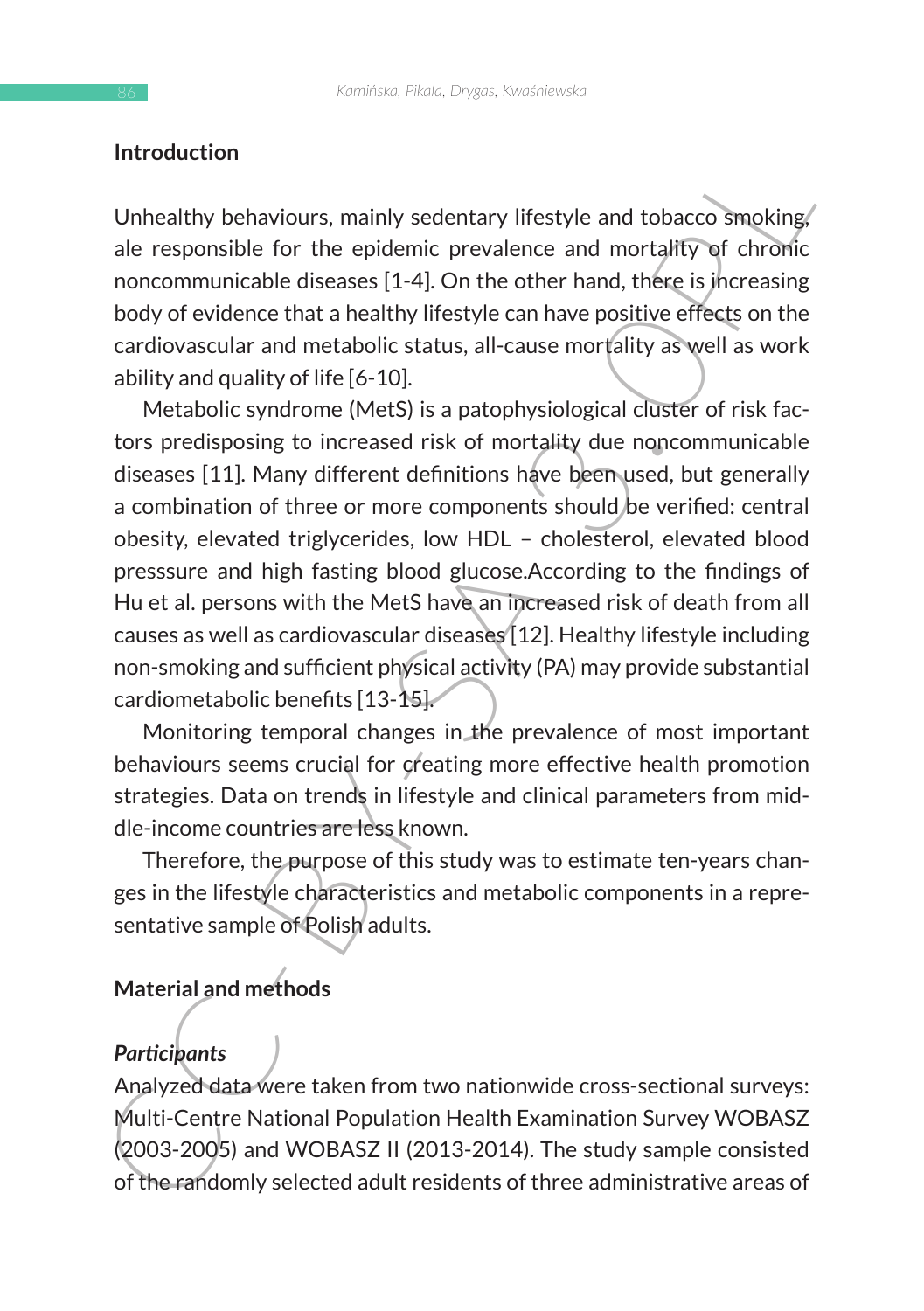Poland (Lodz, Silesian and Lublin voivodeship) participating in above two surveys. These regions were selected as those where the mortality statistics due to CVD are among the highest in the country.

The WOBSZ projects were conducted by the Institute of Cardiology in Warsaw in cooperation with 5 medical polish universities. The aims and methods of the studies were described in previous papers [16,17]. After eliminating participants with incomplete data, the study group involved 1099 men (784 in WOBASZ and 315 in WOBASZ II) and 1282 women (873 in WOBASZ and 409 in WOBASZ II) aged ≥ 20 years old.

#### *Data collection*

Fualure (LOLZ, suissian and culture of the regrous parachearing in adove word<br>surveys. These regions were selected as those where the mortality stati-<br>stics due to CVD are among the highest in the country.<br>The WOBSZ proje All procedures were conducted by the specialized professionals (nurses, health educators, trainers). The methodology was elaborated on the basis of the WHO MONICA protocol [18] and comprised: a questionnaire interview, anthropometric blood pressure, heart rate measurements, and a blood sample collection. The study questionnaire contained extensive questions on medical history, socio-economic variables, health knowledge, behaviours, lifestyle, nutrition, social support and depression. In the current assay the following sociodemographic factors were considered: age, residential status, educational degree, marital status, smoking. The subjects were divided into the three groups of place of residence according to the number of residents in their living area [16,17].

People who had never smoked and ex-smokers were included to the group of non-smokers.

Physical activity evaluation was based on the WHO MONICA record and CINDI Health Monitor Questionnaire. Similar set of questions was used in previous studies carried out in Polish population [14,15,19]. Data on leisure-time PA were self-reported. The examples of questions concerning leisure-time PA are as follows: "Do you regularly do physical exercises (for ex. running, walking, swimming, cycling ,gymnastics, gardening etc.) for at least 30 minutes per day?" The possible answers were: "yes" or "no". Those who answered "yes" were asked: "How often are you physically active?" There were six possible answers: "everyday", "4-6 days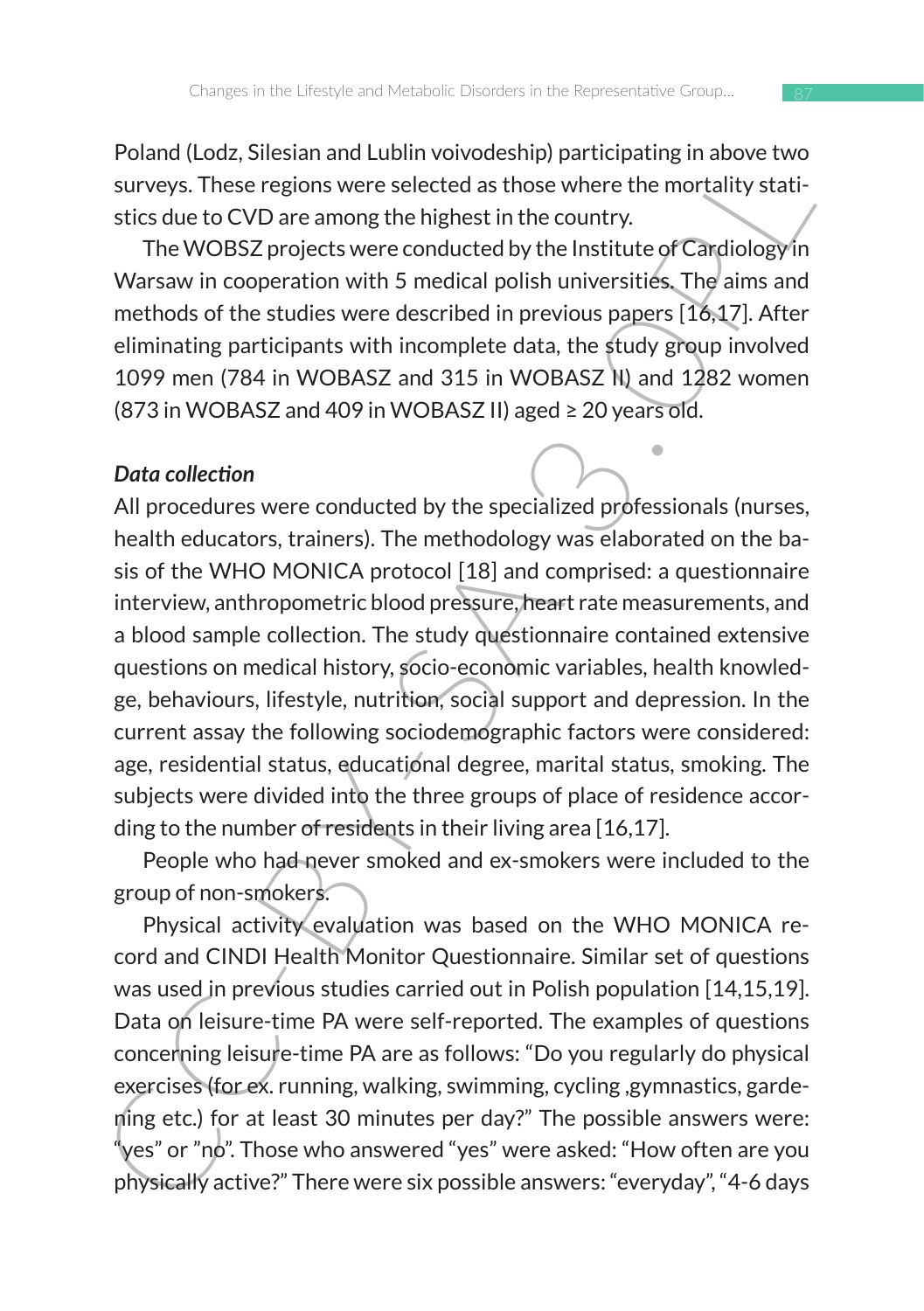per week", "Every second or every third day per week", "once a week", "two or three times per month", "once a month or less frequent". Persons who did not admit to do any physical activities in their leisure time were cassified as "physically inactive" and asked about the reasons of sedentary lifestyle [15].

Frequence, every section of every unit day per wears, once a week,  $\approx 0.01$ <br>
"two or three times per month", "once a month or less frequent". Persons<br>
who did not admit to do any physical activities in their leisure time Metabolic syndrome was determined as having three out of the following five factors: (1) central obesity (WC ≥94 cm in men and ≥80 cm in women; (2) triglycerides  $\geq 1.7$  mmol/l (150 mg/dl), or specific treatment for this lipid abnormality; (3) HDL-C <1.03 mmol/l (40 mg/dl) in males, <1.29 mmol/l (50 mg/dl) in females, or specific treatment for this lipid abnormality; (4) systolic blood pressure (SBP)  $\geq$ 130 mmHg or diastolic blood pressure (DBP) ≥85 mm Hg, or treatment of previously diagnosed hypertension; and (5) fasting blood glucose (FG) ≥5.6 mmol/l (100 mg/dl), or previously diagnosed and treated diabetes [13].

The study protocol was accepted by the ethical Committee of the Institute of Cardiology in Warsaw. Informed written consent was obtained from each participant.

# **Statistical analyses**

To compare the incidence and evaluate statistical significance of the categories of quantitative characteristics in the analysed groups the chi- -square test was implemented. Given that the potential correlates might differ between genders, all the analyses were performed separately for men and women. All p values were two-sided and p<0.05 was set as statistically significant. Statistical analyses were performed using STATISTI-CA Windows XP version 12.

## **Results**

Among all 2381 adult individuals, 53.8% were women. The majority of participants were middle-aged, with secondary education, residents ofsmaller cities.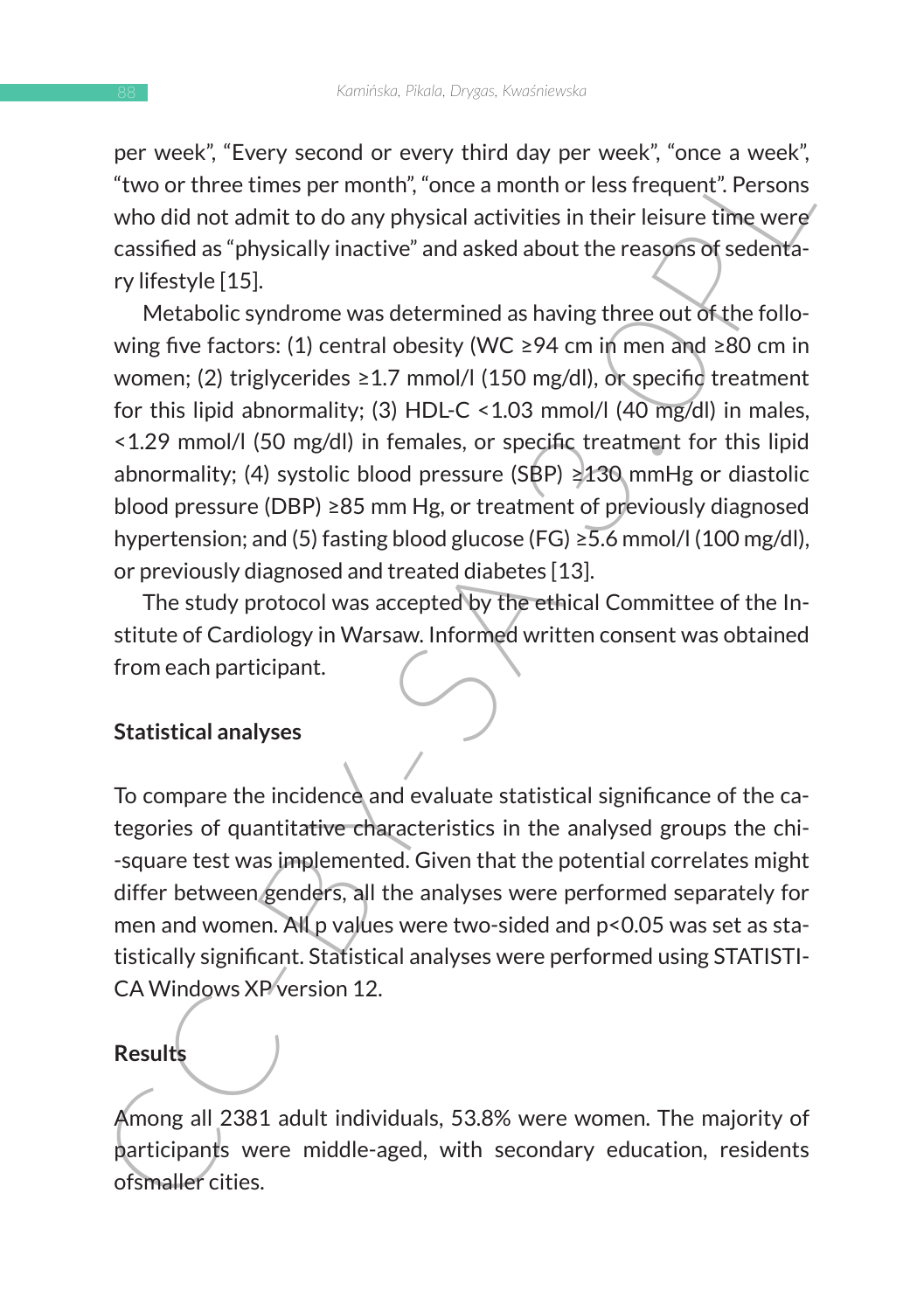The allaysis of leastic-time physical actuvity lever tevelated that the<br>precentage of participants declaring active lifetstyle on most days of week<br>decreased between the studies in both genders (Table 1 and 2). In the stud The analysis of leisure-time physical activity level revealed that the percentage of participants declaring active lifestyle on most days of week decreased between the studies in both genders (Table 1 and 2). In the studied population of women the percentage of sufficiently active persons fell from 32.5 to 28.6% (p<0.05). None PA increased from 33.7% 40.6% among men and from 38.6% to 44% among women (p<0.05). In the same time, the prevalence of those who did not exercise at all increased form 38.6% to 44% between the surveys (p<0.05)(Tab.1). Importantly, more than 57% of women aged >65 years old were inactive in the latest edition of the WOBASZ study which was substantially more than 10 years earlier (57.1 vs 51.2%, p<0.05)(data not shown).

In men, the observed changes were even more visible (Tab. 2). The percentage of subjects practicing in the exercises on most days of week decreased from 37.4 to 25.1% in ten-year observation (p<0.001). In the same time there was a significant increase of the percentage of sedentary men as about 40.6% in 2013-14 declared doing no exercises in their free time as compared to 33.7% ten years earlier (p<0.01). The fall in the percentage of physically active men was even more pronounced among young and middle-aged persons as it decreased from 38.9 to 23% between the surveys (p<0.001)(data not shown).

The percentage of current smokers changed substantially between the studies in both genders (Table 2 and 3). Over a decade, the percentage of adult smokers aged between 20 and 74 years significantly declined, both for men and women. An increase in the percentage of current smokers was observed only among women aged above 64 years old (2.3% vs 8.8%, WOBASZ vs WOBASZ II, respectively; p<0.05). The prevalence of ex-smokers increased between the surveys in both genders (30% vs 24% in men and 17.6% vs 19.6% in women, WOBASZ and WOBASZ II, respectively).

 The analysis of the anthropometric characteristics showed significant changes mainly in the population of studied women. The mean values of BMI and waist circumference increased substantially between the surveys (p<0.05) (Table 2). The percentage of women with waist circumfe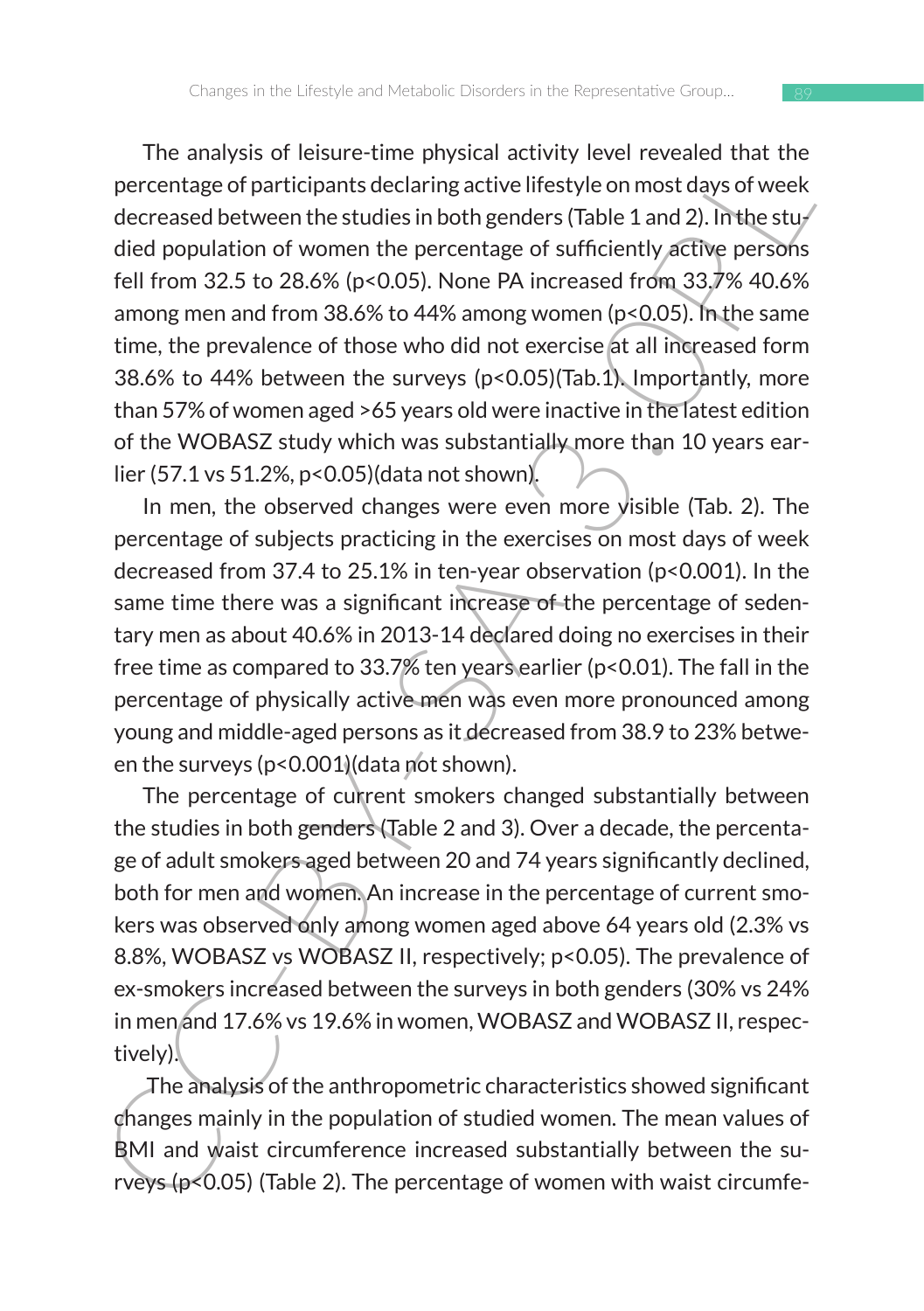rence above 80 cm changed from 59.2 to 67.5 % ( $p$ <0.01). In men, waist circumference above 94 cm increased from 46.8 to 54.3% in 10-year observation (p<0.05) (Table 3).

| Tence above 80 cm changed from 59.2 to 87.5 % (p<0.01). In men, waist<br>circumference above 94 cm increased from 46.8 to 54.3% in 10-year ob-<br>servation (p<0.05) (Table 3). |                                        | Of other metabolic characteristics, significant changes were observed |                                     |         |  |  |
|---------------------------------------------------------------------------------------------------------------------------------------------------------------------------------|----------------------------------------|-----------------------------------------------------------------------|-------------------------------------|---------|--|--|
| in both genders, especially in glucose concentration ( $p<0.001$ in both                                                                                                        |                                        |                                                                       |                                     |         |  |  |
| men and women). Moreover the percentage of persons with elevated                                                                                                                |                                        |                                                                       |                                     |         |  |  |
| blood pressure increased, especially in women (p<0.001)(Table 3). The                                                                                                           |                                        |                                                                       |                                     |         |  |  |
| prevalence ofMetS also increased importantly, in women from 23.7 to                                                                                                             |                                        |                                                                       |                                     |         |  |  |
| 28.9% between the surveys (p<0.01) while in men from 31.4 to 37.8%                                                                                                              |                                        |                                                                       |                                     |         |  |  |
| (p<0.05) (Table 4).<br>Table 1. Changes in physical activity level and smoking among women participating in the<br><b>WOBASZ</b> surveys                                        |                                        |                                                                       |                                     |         |  |  |
|                                                                                                                                                                                 | Women n=1282                           |                                                                       |                                     |         |  |  |
| <b>Health behavior</b>                                                                                                                                                          | <b>WOBASZ (2003-2005)</b><br>$n = 873$ |                                                                       | <b>WOBASZ II (2013-14)</b><br>n=409 |         |  |  |
|                                                                                                                                                                                 | n                                      | %                                                                     | n                                   | %       |  |  |
| Smoking status                                                                                                                                                                  |                                        |                                                                       |                                     |         |  |  |
| Smokers                                                                                                                                                                         | 199                                    | 22.8                                                                  | 69                                  | $16.9*$ |  |  |
| Ex-smokers<br>Leisuretimephysica-                                                                                                                                               | 154                                    | 17.6                                                                  | 80                                  | 19.6    |  |  |
| lactivity                                                                                                                                                                       |                                        |                                                                       |                                     |         |  |  |
| $\geq 4$ days/wk                                                                                                                                                                | 284                                    | 32.5                                                                  | 117                                 | $28.6*$ |  |  |
| 1-3 days/wk                                                                                                                                                                     |                                        |                                                                       |                                     |         |  |  |
| 0 days/wk                                                                                                                                                                       | 337                                    | 38.6                                                                  | 180                                 | 44.0*   |  |  |
|                                                                                                                                                                                 |                                        | $*_{p<0.05}$                                                          |                                     |         |  |  |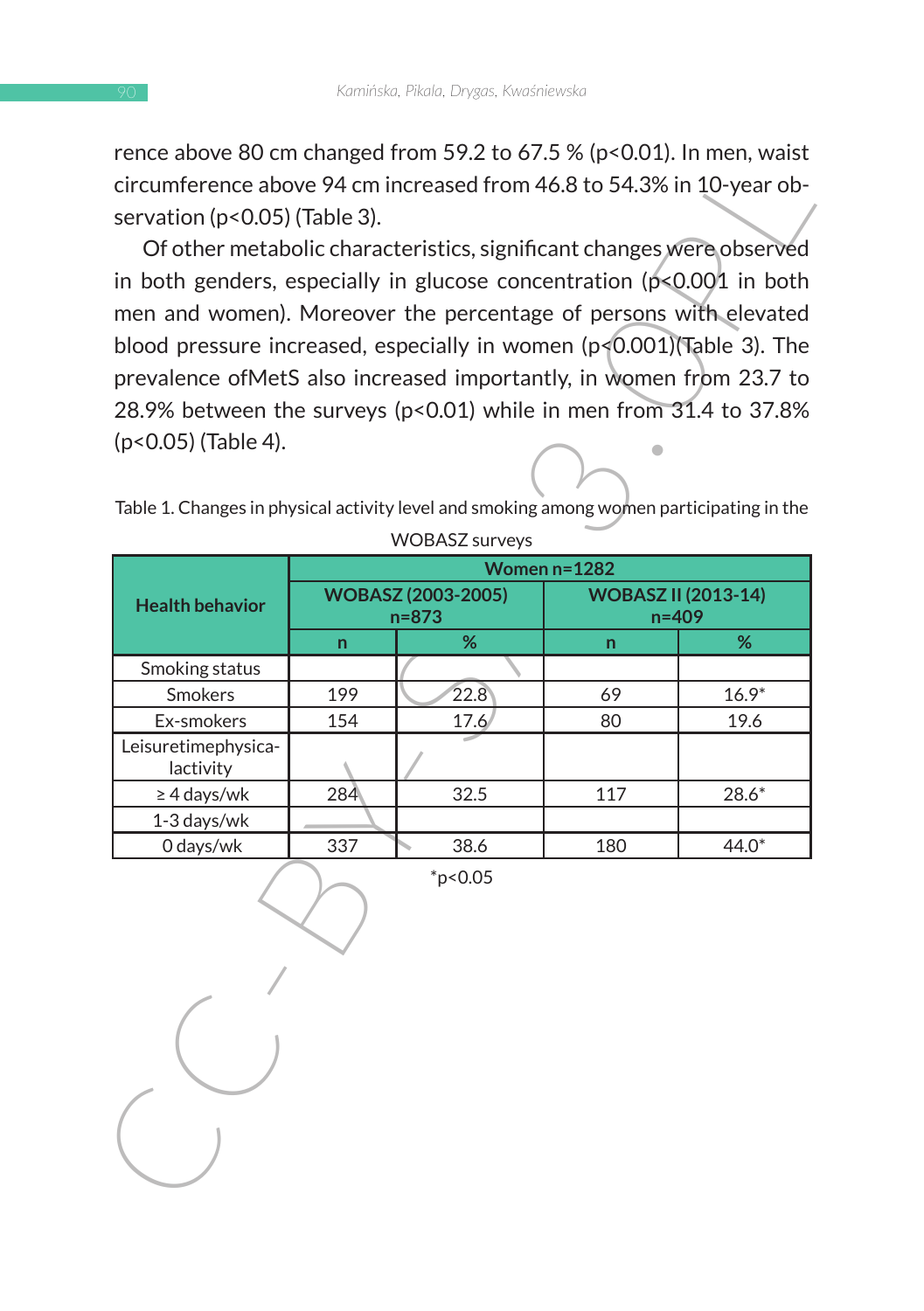| <b>WOBASZ</b> surveys            |                                        |      |                                           |           |  |  |
|----------------------------------|----------------------------------------|------|-------------------------------------------|-----------|--|--|
| <b>Health behaviour</b>          | Men $n=1099$                           |      |                                           |           |  |  |
|                                  | <b>WOBASZ (2003-2005)</b><br>$n = 784$ |      | <b>WOBASZ II (2013-2014)</b><br>$n = 315$ |           |  |  |
|                                  | n                                      | %    | n                                         | %         |  |  |
| Smoking status                   |                                        |      |                                           |           |  |  |
| <b>Smokers</b>                   | 318                                    | 40.6 | 100                                       | $31.8**$  |  |  |
| Ex-smokers                       | 235                                    | 30.0 | 107                                       | 34.0      |  |  |
| Leisuretimephysica-<br>lactivity |                                        |      |                                           |           |  |  |
| $\geq$ 4 days/wk                 | 293                                    | 37.4 | 79                                        | $25.1***$ |  |  |
| 1-3 days/wk                      |                                        |      |                                           |           |  |  |
| 0 days/wk                        | 264                                    | 33.7 | 128                                       | $40.6***$ |  |  |

# Table 2. Changes in physical activity level and smoking among men participating in the

| Men n=1099<br><b>WOBASZ (2003-2005)</b><br>%<br>$\mathsf{n}$<br>40.6<br>100<br>30.0<br>107<br>79<br>37.4<br>128<br>33.7<br>**p<0.01; ***p<0.001 | <b>WOBASZ II (2013-2014)</b><br>n=315<br>%<br>$31.8**$<br>34.0<br>$25.1***$<br>$40.6**$     |  |  |
|-------------------------------------------------------------------------------------------------------------------------------------------------|---------------------------------------------------------------------------------------------|--|--|
|                                                                                                                                                 |                                                                                             |  |  |
|                                                                                                                                                 |                                                                                             |  |  |
|                                                                                                                                                 |                                                                                             |  |  |
|                                                                                                                                                 |                                                                                             |  |  |
|                                                                                                                                                 |                                                                                             |  |  |
|                                                                                                                                                 |                                                                                             |  |  |
|                                                                                                                                                 |                                                                                             |  |  |
|                                                                                                                                                 |                                                                                             |  |  |
|                                                                                                                                                 |                                                                                             |  |  |
|                                                                                                                                                 |                                                                                             |  |  |
|                                                                                                                                                 | Table 3. Changes in metabolic components among women in the years 2003-2014<br><b>Women</b> |  |  |
| 2003-205                                                                                                                                        | 2013-2014                                                                                   |  |  |
| $84.9 \pm 13.8$                                                                                                                                 | $86.5 \pm 13.3^*$                                                                           |  |  |
| 59.2                                                                                                                                            | $67.5***$                                                                                   |  |  |
| $115.8 \pm 77.1$                                                                                                                                | 118.4±66.9                                                                                  |  |  |
| 23.6                                                                                                                                            | 30.3                                                                                        |  |  |
| $59.0 \pm 14.6$                                                                                                                                 | $57.0 \pm 16.9$                                                                             |  |  |
| $127.8 \pm 20.6$                                                                                                                                | $128.73 \pm 19.0$                                                                           |  |  |
| $79.6 \pm 9.8$                                                                                                                                  | $81.2 \pm 11.3^*$                                                                           |  |  |
| 28.5                                                                                                                                            | $41.3***$                                                                                   |  |  |
| 88.2±28.8                                                                                                                                       | 97.2±32.4 ***                                                                               |  |  |
| 13.6                                                                                                                                            | $23.5***$                                                                                   |  |  |
| 28.5                                                                                                                                            | 41.3                                                                                        |  |  |
| 23.7                                                                                                                                            | 28.9**                                                                                      |  |  |
| Diastolic blood pressure, mmHg, mean ± SD                                                                                                       | *p<0.05; **p<0.01; ***p<0.0001                                                              |  |  |

#### Table 3. Changes in metabolic components among women in the years 2003-2014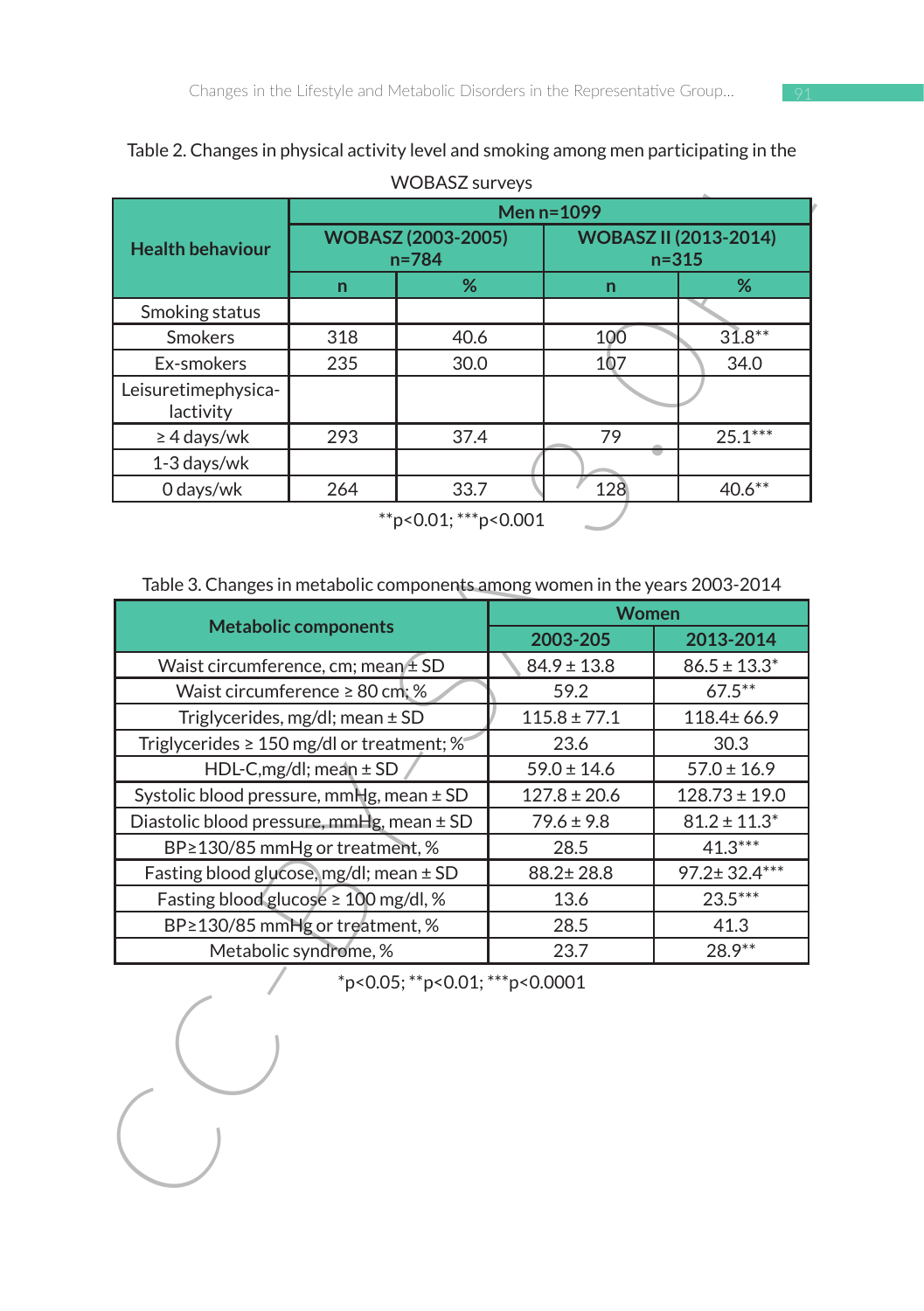| rable 4. Changes in inclabonc components among men in the years 2003-2014                                                                                                                                                                                                                                                                                                                                                                                                                                                                                                                                                                                                                                                                                                                                                                                                                                                                                                                                                                                                  | Men               |                     |  |  |  |
|----------------------------------------------------------------------------------------------------------------------------------------------------------------------------------------------------------------------------------------------------------------------------------------------------------------------------------------------------------------------------------------------------------------------------------------------------------------------------------------------------------------------------------------------------------------------------------------------------------------------------------------------------------------------------------------------------------------------------------------------------------------------------------------------------------------------------------------------------------------------------------------------------------------------------------------------------------------------------------------------------------------------------------------------------------------------------|-------------------|---------------------|--|--|--|
| <b>Metabolic components</b>                                                                                                                                                                                                                                                                                                                                                                                                                                                                                                                                                                                                                                                                                                                                                                                                                                                                                                                                                                                                                                                | 2003-205          | 2013-2014           |  |  |  |
| Waist circumference, cm; mean ± SD                                                                                                                                                                                                                                                                                                                                                                                                                                                                                                                                                                                                                                                                                                                                                                                                                                                                                                                                                                                                                                         | $94.8 \pm 11.8$   | $96.4 \pm 12.1$     |  |  |  |
| Waist circumference ≥ 94 cm; %                                                                                                                                                                                                                                                                                                                                                                                                                                                                                                                                                                                                                                                                                                                                                                                                                                                                                                                                                                                                                                             | 50.5              | $55.9*$             |  |  |  |
| Triglycerides, mg/dl; mean ± SD                                                                                                                                                                                                                                                                                                                                                                                                                                                                                                                                                                                                                                                                                                                                                                                                                                                                                                                                                                                                                                            | $147.8 \pm 125.1$ | $143.4 \pm 85.1$    |  |  |  |
| Triglycerides ≥ 150 mg/dl or treatment; %                                                                                                                                                                                                                                                                                                                                                                                                                                                                                                                                                                                                                                                                                                                                                                                                                                                                                                                                                                                                                                  | 33.4              | 38.4                |  |  |  |
| HDL-C,mg/dl; mean ± SD                                                                                                                                                                                                                                                                                                                                                                                                                                                                                                                                                                                                                                                                                                                                                                                                                                                                                                                                                                                                                                                     | $52.0 \pm 14.9$   | $48.2 \pm 15.2***$  |  |  |  |
| Systolic blood pressure, mmHg, mean ± SD                                                                                                                                                                                                                                                                                                                                                                                                                                                                                                                                                                                                                                                                                                                                                                                                                                                                                                                                                                                                                                   | $132.7 \pm 17.7$  | $137.3 \pm 18.6***$ |  |  |  |
| Diastolic blood pressure, mmHg, mean ± SD                                                                                                                                                                                                                                                                                                                                                                                                                                                                                                                                                                                                                                                                                                                                                                                                                                                                                                                                                                                                                                  | $80.7 \pm 10.6$   | $83.8 \pm 11.5***$  |  |  |  |
| BP≥130/85 mmHg or treatment, %                                                                                                                                                                                                                                                                                                                                                                                                                                                                                                                                                                                                                                                                                                                                                                                                                                                                                                                                                                                                                                             | 35.3              | 41.6                |  |  |  |
| Fasting blood glucose, mg/dl; mean ± SD                                                                                                                                                                                                                                                                                                                                                                                                                                                                                                                                                                                                                                                                                                                                                                                                                                                                                                                                                                                                                                    | $91.8 \pm 28.8$   | $102.6 \pm 29***$   |  |  |  |
| Fasting blood glucose ≥ 100 mg/dl, %                                                                                                                                                                                                                                                                                                                                                                                                                                                                                                                                                                                                                                                                                                                                                                                                                                                                                                                                                                                                                                       | 18.5              | $36.5***$           |  |  |  |
| BP≥130/85 mmHg or treatment, %                                                                                                                                                                                                                                                                                                                                                                                                                                                                                                                                                                                                                                                                                                                                                                                                                                                                                                                                                                                                                                             | 35.3              | 41.6                |  |  |  |
| Metabolic syndrome, %                                                                                                                                                                                                                                                                                                                                                                                                                                                                                                                                                                                                                                                                                                                                                                                                                                                                                                                                                                                                                                                      | 31.4              | $37.1*$             |  |  |  |
| <b>Discussion</b><br>This article presents ten-year changes in lifestyle behaviors and meta-<br>bolic components among adults in Poland. While analyzing the lifestyle                                                                                                                                                                                                                                                                                                                                                                                                                                                                                                                                                                                                                                                                                                                                                                                                                                                                                                     |                   |                     |  |  |  |
| behaviors, the most annoying results concern the substantial decline in<br>physical activity level. A visible increase of sedentary behaviourwas ob-<br>served in both genders, but the most unfavorable changes were observed<br>in men. The disturbing trend was found also among persons active on<br>most days of week. In the same period, most of the metabolic characteri-<br>stics worsen, probably as a consequence of inappropriate lifestyle.<br>As compared to lifestyle trends in other countries, quite similar chan-<br>ges were noticed in Brazil, where the percentage of insufficiently active<br>adults increased from 41.1% to 54% between 2002 and 2012 [6]. An in-<br>crease of physical activity was observed among high-income countries<br>such as Spain, Finland and Canada [7,8,9]. A relevant growth of physical<br>activity was noticed in Finland between 1982 and 2012. A percentage of<br>physical activity in leisure time increased from 21% to 33% in men and<br>from 12% to 27% in women [20]. In the Central and Eastern Europe, only |                   |                     |  |  |  |

Table 4. Changes in metabolic components among men in the years 2003-2014

#### **Discussion**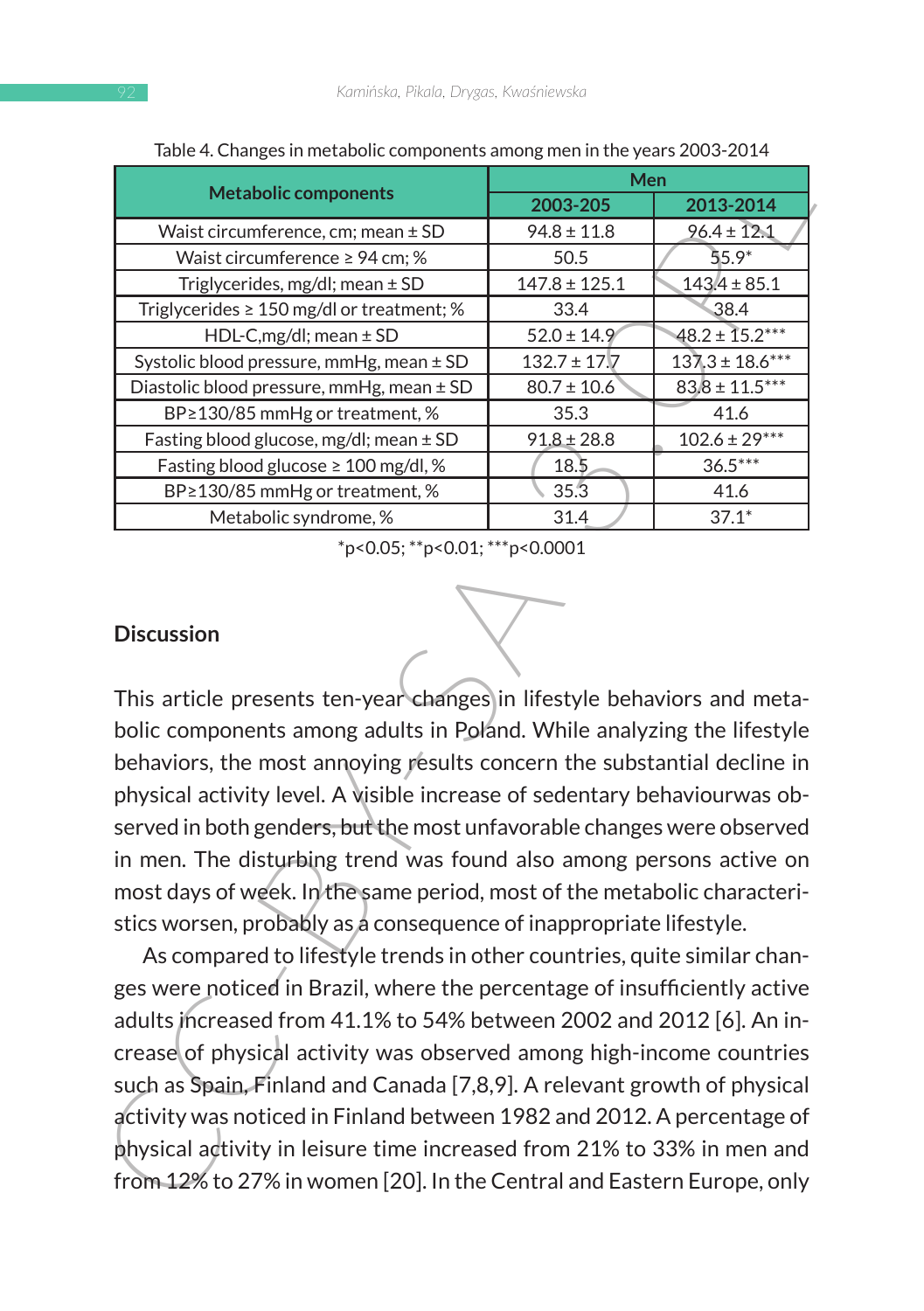in the Czech Republic a percentage of sufficiently active habitants was on the nicely level and exceed 46% [21]. According to the Nationwide Study of Occurrence of Risk Factors of Cardiovascular Diseases showed that over 39% of Polish subjects was physically active on most days of week [22].

Importantly, the most disturbing results of this analysis concern the highest prevalence of physical inactivity among young middle-aged men. As Poland is still a country with high premature mortality in men, these findings are of particularly significant. Several previous Polish reports showed that cardiovascular diseases are the most important contributor to overall health statistics, including premature mortality [8,23]. Thus it seems crucial to modify the risk of CVD, including physical inactivity which is one of the most recognized CVD risk factors.

in the Czetti requibuit a perticulage of solutionty active instanting was the incided to the higher carrier on the including to the Nationwide Study of Occurrence of Risk Factors of Cardiovascular Diseases showed that over While analyzing the metabolic status over the 10-year period, we observed a deterioration of most analysed characteristics. Although compared to the United States or some other westerns societies, the problem of obesity in Poland is less common [12], the distribution of body mass by the BMI category has shifted toward higher values, resulting in a relevant increase in the prevalence of obesity. According to the NCD Risk Factor Collaboration, between 1975 and 2014, the rise of the mean BMI was noticed in both genders [24]. In this study, the most statistically significant changes were found among women, especially in the context of the prevalence of obesity. Although in the whole population of studied men the mean values of anthropometric features were rather stable, the significant increase in the BMI and abdominal obesity was noticed among young and middle-aged men.

Lipid profile also changed unfavorably, mainly in triglycerides and HDL-C concentration. Interestingly, data obtained from the United States National Health and Nutrition Examination Survey showed a downward trend for median TG levels and stable HDL-C levelsin both gendersin recent years [25]. Results from National Health Surveys 1997-1999 and 2008-2011 conducted among adults in Germany demonstrated a decrease of total cholesterol by 13% in men and 12% in women and trigly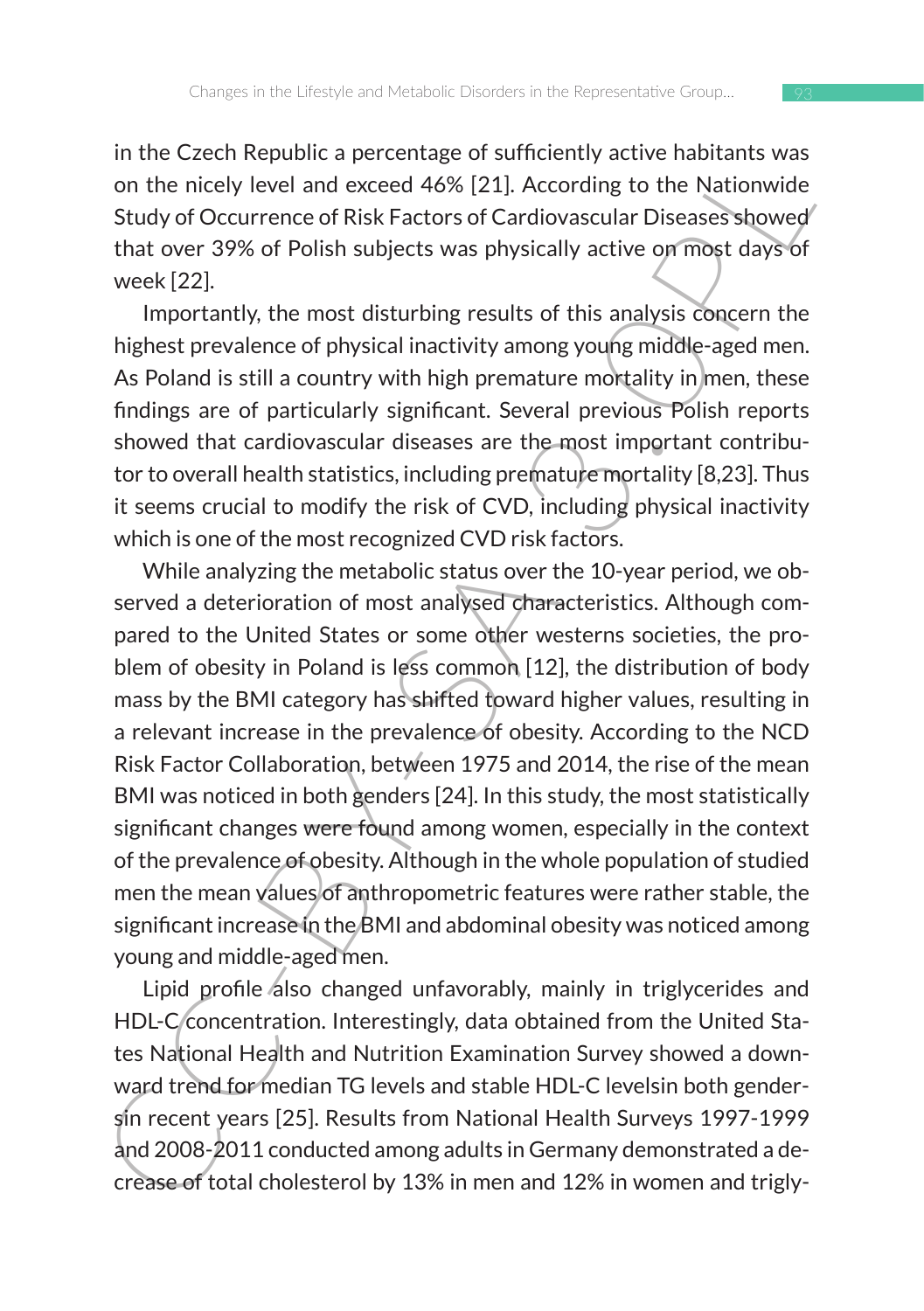cerides level by 14% in men and 8% in women. However, a concentration of HDL-cholesterol declined only among women. The favorable changes in total cholesterol and triglycerides levels were explained by shifts in  $\mathbf{li}$ festyle and use of medications [26]. The comparable findings come from northern Sweden, where a mean total cholesterol level decreased in men by 9% and in women by 13% between 1986 and 2004 [27].

As expected, the percentage of persons with elevated fasting glucose increase substantially between the surveys in both genders. Similar statistics were demonstrated by other authors, including the studies presenting the growing burden of diabetes in last decades. The systemtic review presented by Ogurtsova et al (2017) revealed that diabetes prevalence, deaths attributable to diabetes, and health expenditure due to diabetes continue to rise across the globe with important social, financial and health system implications [28].

As far as the blood pressure level is concerned, the present study showed a substantial rise in the percentage of subjects with elevated BP, especially among women. The similar results were showed by Niklas et al. (2018), who demonstrated that the prevalence of hypertension in Poland increased by 12% in the same period [29]. Contrary to Polish statistics, in Korea the prevalence of hypertension decreased over the 16-year period [30]. However, Gupta et al. (2017) showed an increasing trend in the hypertension statistics in 25-year observation of Indian adults. These findings are, to some extent, consistent with our results [31].

erine as lever by "4"semineria into as sin women. The favorable changes<br>of HDL-cholestero) declined only among women. The favorable changes<br>in total cholesterol declined only among women. The favorable changes<br>in total cho According to our results, the prevalence of metabolic syndrome increased significantly in Polish adults between the surveys. This finding was rather expected as the level of physical activity importantly decreased and most of metabolic characteristics worsen in the observation period. Szostak-Węgierek et al. (2017) also showed that escessive weight, especially central obesity, and othermetabolic abnormalities are common in women of childbearing age in our country [32]. Such unfavourable trends are similar in several other countries. However, Shin et al. (2018) demonstrated that MetS, although still prevalent, remained rather stable among Americans in the years 2007-2014 [33].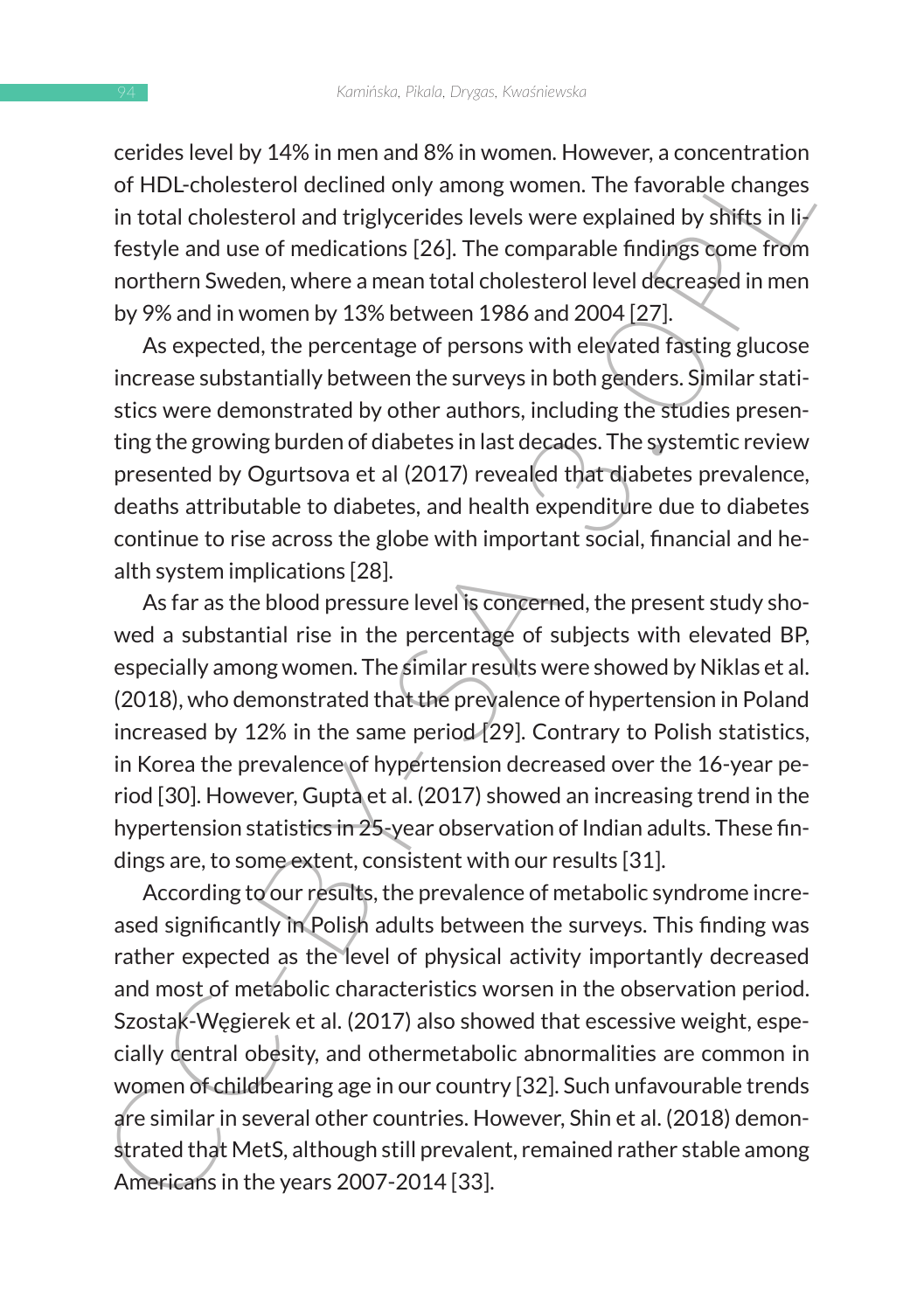House is a storage and particular entergy in relations in the matter and the case of correct solution be acknowledged. Over a decade, we observed a significant decrease of current smokers and an increase of former smokers However, some favorable trends in health behaviours of Polish adults should be acknowledged. Over a decade, we observed a significant decrease of current smokers and an increase of former smokers in both genders. The similar trends were presented by Kaleta et al in theanalysis of Global Adult Tobacco Survey (GATS) for years 2009-2010 [34]. Although according to the world's resources, the global percentage of smokers is declining, it remains one of the most important issues of health promotion in Poland. As in other countries there are some sociodemographic groups that require special attention in the successful process of tobacco. Quitting smoking remains still difficult in particular groups, mainly less educated with lower socioeconomic status [35].

The potential limitation of the study was using self-reports to obtain information on smoking and PA patterns which can be responsible for some inaccurate data. Another important issue concerns a decrease in response rates in the second edition the WOBASZ project. However, several strengths of this study should be highlighted. Both WOBASZ surveys comprised nationally representative data based on a large number of participants. Importantly, both studies adopted consistent methodology to ensure comparable data on trends in analyzed variables.

In conclusion, it is important to highlight that most of analyzed behaviors and clinical characteristics have worsened in recent years in Poland. One of the most spectacular changes is the decline in physical activity level and the increase of obesity, glucose metabolism and other metabolic disorders. Due to still high premature mortality in Poland, caused mainly by cardiovascular diseases, it seems crucial to elaborater more effective strategies focused on active lifestyle promotions as well as prevention of metabolic syndrome.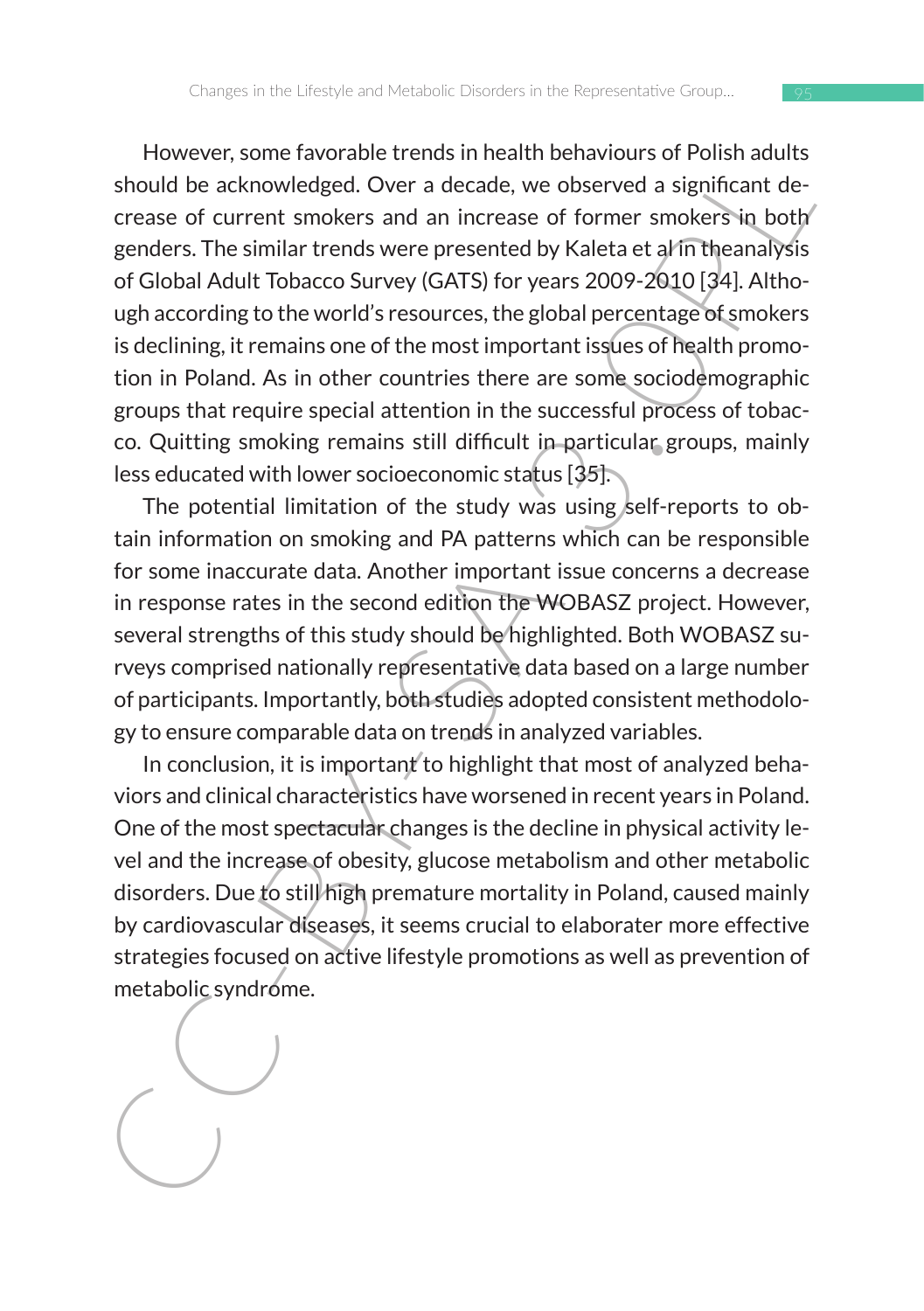# **References**

1. World Health Organization. Global status report on noncommunicable diseases 2010. World Health Organization; 2011; Geneva.

2. Kohl HW 3rd, Craig CL, Lambert EV et al. The pandemic of physical inactivity: Global action for public health. Lancet 2012; 380: 294-305.

3. Lee IM, Shiroma EJ, LObelo F et al. Effect of physical inactivity on major noncommunicale diseases worldwide: An analysis of burden of disease and expectancy. Lancet 2012; 380: 219-229.

4. Carter BD, Abnet CC, Feskanich D et al. Smoking and mortality – beyond established causes. N Engl J Med 2015; 372(22): 2170. doi: 10.1056/ NEJMc1503675.

5. Stefler D, Pikhart H, Jankovic N et al. Healthy diet indicator and mortality in Eastern European populations: Prospective evidence from the HAPPIE cohort. Eur J Clin Nutr 2014; 68: 1346-1352.

References<br>
1. World Health Organization. Global status report on noncommunicable<br>
diseases 2010. World Health Organization; 2011; Geneva<br>
2. Kohl HW 3rd, Craig CL, Lambert EV et al. The pandemic of physical in-<br>
activity: 6. Stampfer MJ, Hu FB, Manson JE et al. Primary prevention of coronary heart disease in women through diet and lifestyle. N Engel J Med 2000; 342: 16-22.

7. Ford ES, Bergmann MM, Boeing H, Li C, Capewell S. Healthy lifestyle behaviors and all-cause mortality among adults in the United States. Prev Med 2012 Jul; 55(1): 23-7. doi: 10.1016/j.ypmed.2012.04.016.

8. Drygas W, Kostka T, Jegier A et al. Long-term effects of different physical activity levels on coronary heart disease risk factors in middle-aged men. Int J Sports Med 2000; 21(4): 235-241.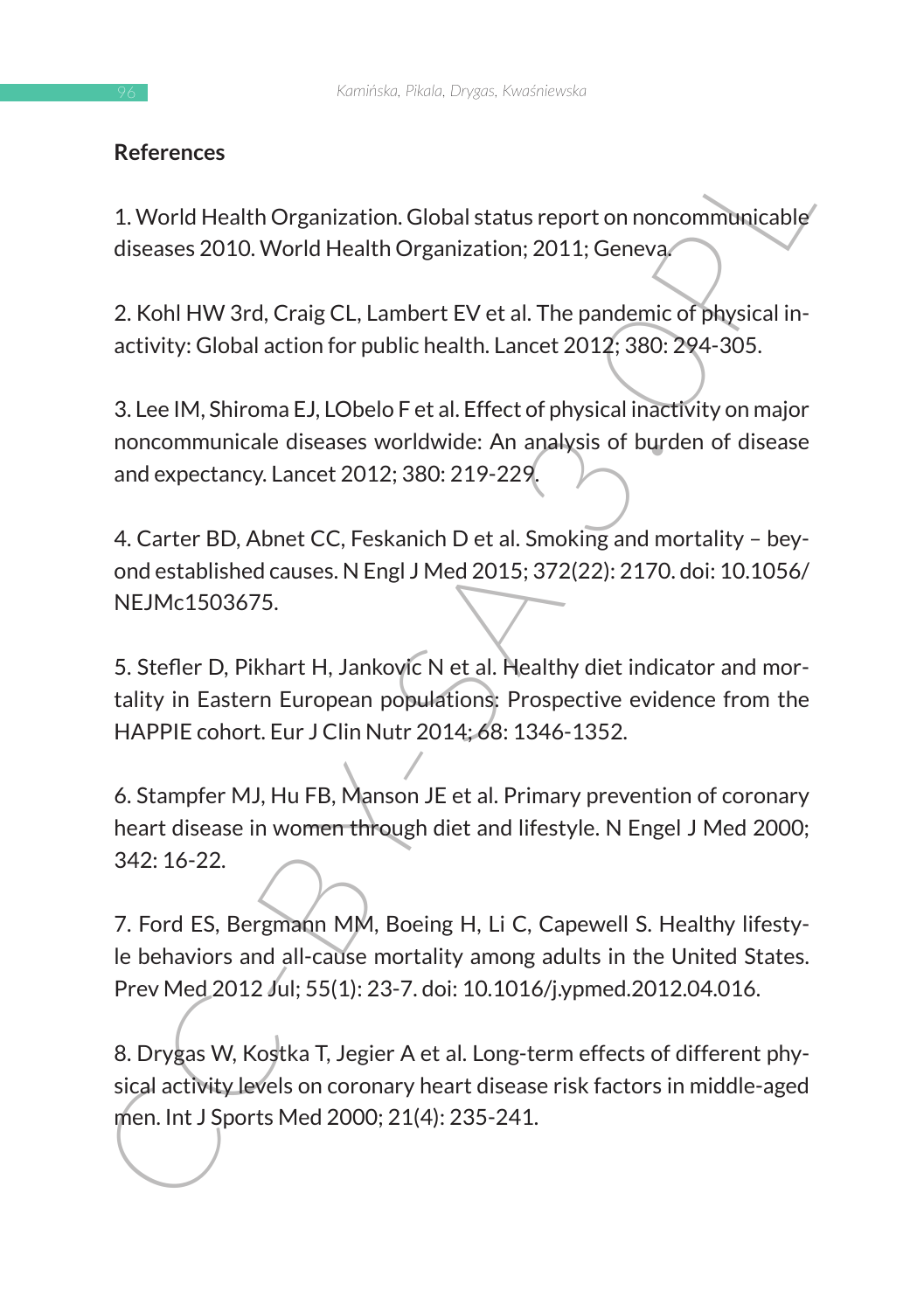9. Yusuf HR, Giles WH, Croft JB et al. Impact of multiple risk factor profiles on determining cardiovascular disease risk. Prev Med 1998; 27(1): 1-9.

10. Behrens G, Fischer B, Kohler S, Park Y, Hollenbeck AR, Leitzmann MF. Healthy lifestyle behaviors and decreased risk of mortality in a large prospective study of U.S. women and men. Eur J Epidemiol 2013 May; 28(5): 361-72. doi: 10.1007/s10654-013-9796-9.

F. Hustrame Writ, Chottle et al. Impact of interprets actuar pro-<br>
files on determining cardiovascular disease risk. Prev Med 1998; 27(1):<br>
1-9.<br>
10. Behrens G, Fischer B, Kohler S, Park Y, Hollenbeck AR, Leitzmann MF.<br>
He 11. Alberti KG, Eckel RH, Grundy SM et al. Harmonizing the metabolic syndrome a joint interim statement of the International Diabetes Federation Task Force on Epidemiology and Prevention; National Heart, Lung, and Blood Institute; American Heart Association; World Health Federation. International Circulation 2009; 120(16): 1640-1645.

12. Hu G, Qiao Q, Tuomilehto J, Balkau B, Borch-Johnsen K, Pyorala K; DECODE Study Group. Prevalence of the metabolic syndrome and its relation to all-cause and cardiovascular mortality in nondiabetic European men and women. Arch Intern Med 2004 May 24; 164(10): 1066-76.

13. Lakka HM, Laaksonen DE, Lakka TA et al. The metabolic syndrome and total and cardiovascular disease mortality in middle-aged men. JAMA 2002; 288: 2709-2716.

14. Kwaśniewska M, Kaleta D, Dziankowska-Zaborszczyk E, Drygas W. Healthy behaviours, lifestyle patterns and sociodemographic determinants of the metabolic syndrome. Cent Eur J Public Health 2009; 17(1): 14-9.

15. Kwaśniewska M, Kaczmarczyk-Chałas K, Pikala M, Broda G, Kozakiewicz K, Pająk A, Tykarski A, Zdrojewski T, Drygas W. Commuting physical activity and prevalence of metabolic disorders in Poland. Prev Med 2010; 51(6): 482-7. doi: 10.1016/j.ypmed.2010.09.003.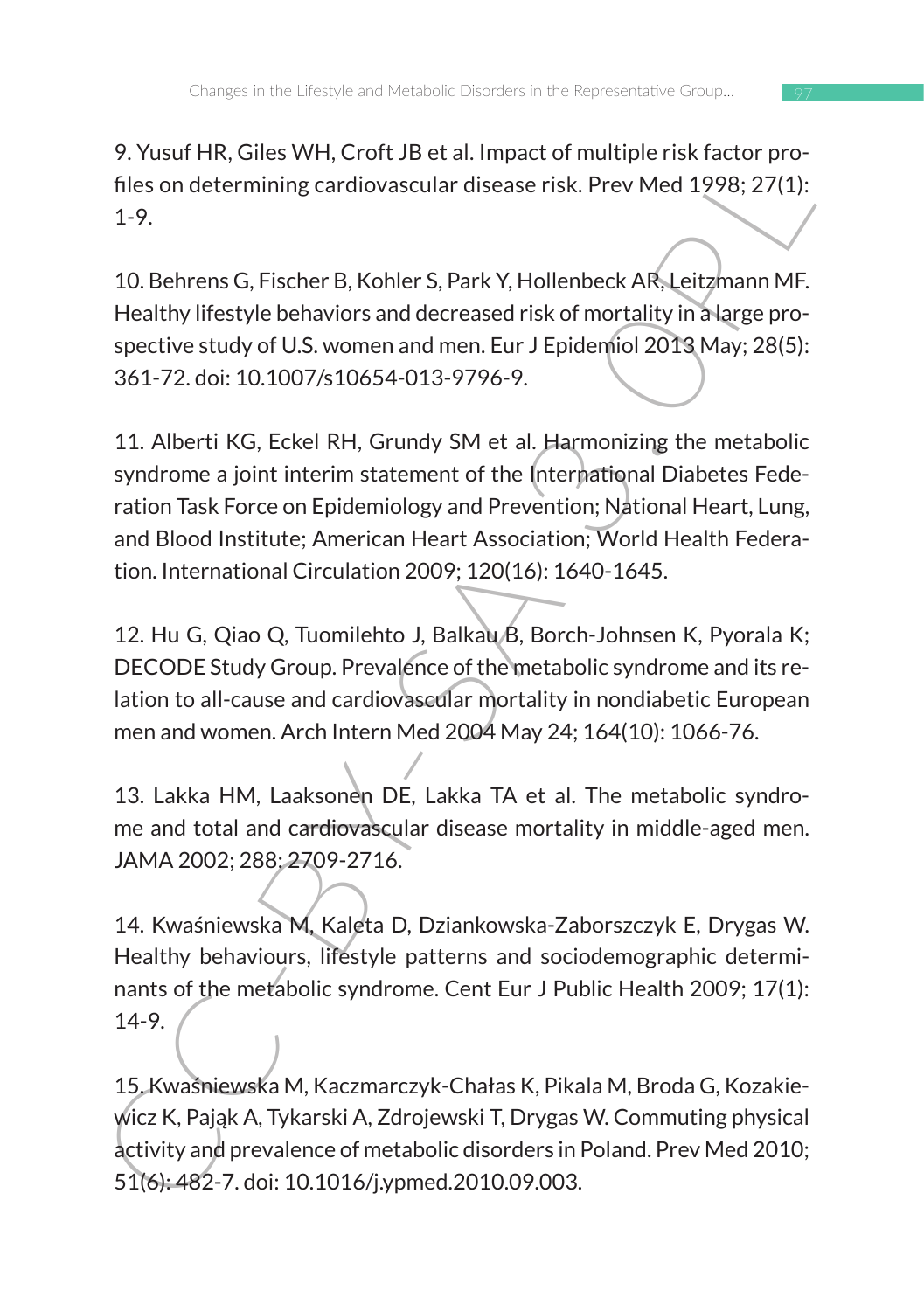16. Drygas W, Niklas AA, Piwońska A et al. Multicenter National Population Health Examination Survey (WOBASZ II study): assumptions, methods and implementation. Kardiol Pol 2016; 74(7): 681-690.

17. Broda G, Rywik S. Multicenter national polish population health status tests- WOBASZ project. Establishment of methods and logistics. Kardiol Pol 2005; 63(6): 601-604.

18. WHO Monica Project, Monica Manual, revised edition. Cardiovascular Disease Unit. WHO; 1990; Geneva.

19. Drygas W, Kwaśniewska M, Kaleta D, Pikala M, Bielecki W, Głuszek J, Zdrojewski T, Pajak A, Kozakiewicz K, Broda G. Epidemiology of physical inactivity in Poland: prevalence and determinants in a former communist country in socioeconomic transition. Public Health 2009; 123(9): 592-7. doi: 10.1016/j.puhe.2009.08.004.

20. Hallal PC, Cordeira K, Knuth AG, Mielke GI, Victora CG. Ten-year trends in total physical activity practice in Brazilian adults: 2002-2012. J Phys Act Health 2014; 11(8): 1525-1530. doi: 10.1123/jpah.2013-0031.

21. Bauman A, Bull F, Chey T, Craig CL, Ainsworth BE, Sallis JF et al.; IPS Group. The International Prevalence Study on Physical Activity: results from 20 countries. Int J Behav Nutr Phys Act 2009; 6: 21. doi: 10.1186/1479-5868-6-21.

1. Drygas W, Kwista AA, Pwonlska AL et al. Wouthelener Nation<br>1. Iation Health Examination Survey (WOBASZ II study): assumptions, me-<br>1. Iation Health Examination Survey (WOBASZ II study): assumptions, me-<br>1. The Bradislan 22. Drygas W, Sakłak W, Kwaśniewska M, Bandosz P, Rutkowski M, et al. Epidemiology of physical activity in adult Polish population in the second decade of the 21st century. Results of the NATPOL 2011 study. Int J Occup Med Environ Health 2013; 26(6): 846-855. doi: 10.2478/ s13382-013-0160-9.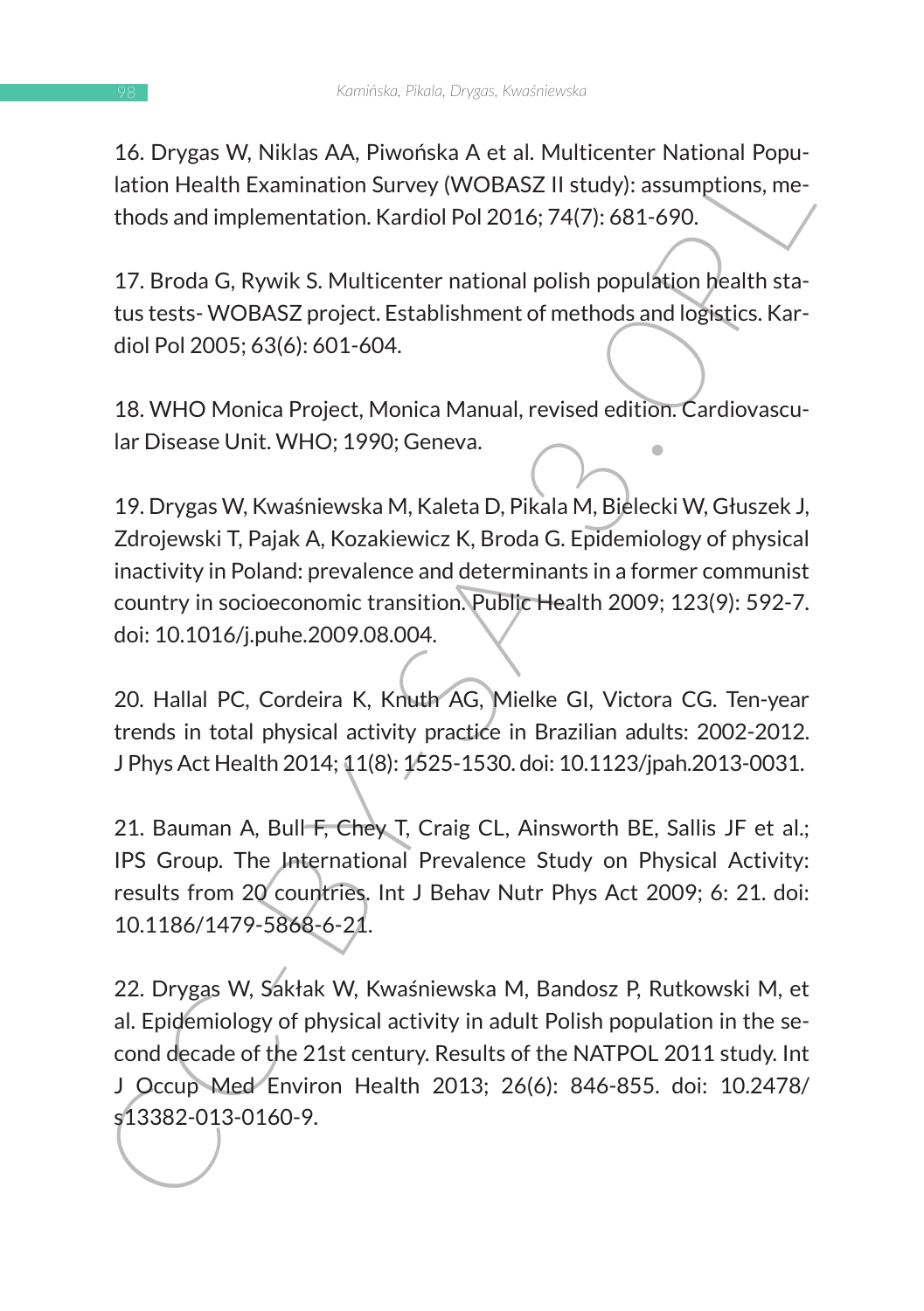23. Wojtysiak P, Mórawiec M, Rzeźnicki A, Niezabitowska-Kowalczyk N, Krakowiak J, Szatko F, Kaleta D. Choroby układu krążenia jako istotny problem zdrowia publicznego w powiecie piotrkowskim. Przedsiębiorczość i Zarządzanie 2011; XV(12,3): 191-210.

25. volyysiar F, volucine C iv, tezamick m, wezasinousos-a-cowalczysta<br>
N, Krakowiak J, Szatko F, Kaleta D. Choroby układu krażenia jako istotny<br>
problem zdrowia publicznego w powiecie piotrkowskim. Przedsiębior<br>
czość i Z 24. NCD Risk Factor Collaboration (NCD-RisC). Worldwide trends in body-mass index, underweight, overweight, and obesity from 1975 to 2016: a pooled analysis of 2416 population-based measurement studies in 128·9 million children, adolescents, and adults. Lancet 2017; 390(10113): 2627-2642. doi: 10.1016/S0140-6736(17)32129-3.

25. Palmer MK, Toth PP. Trends in Lipids, Obesity, Metabolic Syndrome, and Diabetes Mellitus in the United States: An NHANES Analysis (2003- 2004 to 2013-2014). Obesity (Silver Spring) 2019; 27(2): 309-314. doi: 10.1002/oby.22370.

26. Truthmann J, Schienkiewitz A, Busch MA et al. Changes in mean serum lipids among adults in Germany: results from National Health Surveys 1997-99 and 2008-11. BMC Public Health 2016 Mar 8; 16: 240. doi: 10.1186/s12889-016-2826-2.

27. Eliasson M, Janlert U, Jansson JH, Stegmayr B. Time trends in population cholesterol levels 1986-2004: influence of lipid-lowering drugs, obesity, smoking and educational level. The northern Sweden MONICA study. J Intern Med 2006 Dec; 260(6): 551-9.

28. Ogurtsova K, da Rocha Fernandes JD, Huang Y et al. IDF Diabetes Atlas: Global estimates for the prevalence of diabetes for 2015 and 2040. Diabetes Res Clin Pract 2017 Jun; 128: 40-50. doi: 10.1016/j.diabres.2017.03.024.

29. Niklas A, Flotyńska A, Puch-Walczak A et al. Prevalence, awareness, treatment and control of hypertension in the adult Polish popula